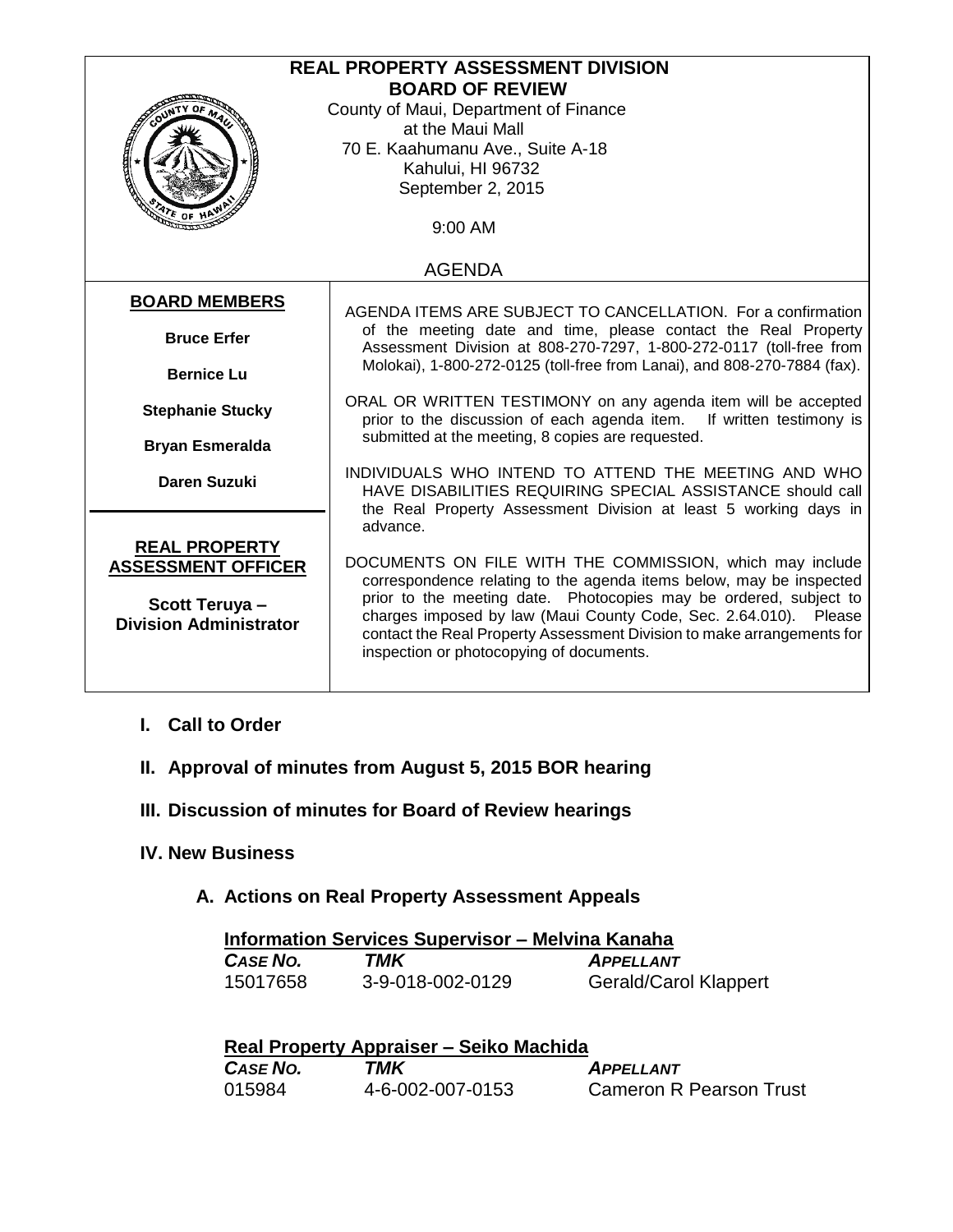## **Real Property Appraiser – Kekoa Cashman**

| <b>CASE NO.</b> | TMK              | <b>APPELLANT</b>                        |
|-----------------|------------------|-----------------------------------------|
| 017086          | 1-2-003-020-0000 | <b>Harlow Todaro</b>                    |
| 016173          | 1-2-003-050-0000 | <b>Edgar Sabbeth</b>                    |
| 016070          | 1-4-010-015-0000 | Feintech-Greenfield Living Trust        |
| 016071          | 1-4-010-031-0000 | <b>Feintech-Greenfield Living Trust</b> |
| 016648          | 3-1-007-042-0000 | <b>Maui Trust</b>                       |
| 016970          | 3-2-008-067-0000 | <b>NP7 LLC</b>                          |
| 016194          | 5-1-007-028-0000 | Stephen Herbert Kaelber Trust           |
| 016960          | 5-1-008-042-0000 | Anya Investments LLC                    |
| 016959          | 5-1-008-043-0000 | Molokai Investments LLC                 |
| 016135          | 5-3-002-017-0000 | Lehua L Shelley Trust                   |
|                 |                  |                                         |

## **Real Property Appraiser – Lewis Dela Cruz**

| <b>CASE NO.</b> | <b>TMK</b>       | <b>APPELLANT</b>                    |
|-----------------|------------------|-------------------------------------|
| 016034          | 2-1-008-069-0002 | Andrew M Houg Trust                 |
| 016572          | 2-1-008-069-0008 | Olga Baker Bypass Trust             |
| 016012          | 2-1-008-070-0005 | <b>Dwyer Family Survivors Trust</b> |
| 016050          | 2-1-008-070-0040 | Oversea Lion Company Ltd            |
| 017090          | 2-1-008-091-0030 | <b>Miller Family Trust</b>          |
| 016967          | 2-1-008-091-0035 | <b>SF Holding Company LLC</b>       |
| 015960          | 2-1-011-001-0047 | <b>Besaw Family Trust</b>           |
| 016017          | 2-1-023-004-0013 | David Colden                        |
| 016018          | 2-1-023-004-0014 | David Colden                        |
| 016100          | 2-1-023-004-0015 | Thomas K Herget 1983 Trust          |
| 016035          | 2-1-023-004-0047 | Henry & Marcy Tenenblatt Trust      |
| 016196          | 2-1-023-004-0115 | Michael Jeffrey Riordan             |
| 017250          | 2-1-023-006-0010 | <b>Luger Family Living Trust</b>    |
| 016941          | 3-8-013-010-0035 | <b>William R Bell</b>               |
| 016153          | 3-8-013-014-0192 | <b>Gerald Edward Boden</b>          |
| 016901          | 3-8-014-001-0005 | <b>Kenneth E Kinnear</b>            |
| 016957          | 3-8-014-001-0010 | Ronald A Rascia                     |
| 015981          | 3-9-001-075-0072 | <b>Pikake Rentals LP</b>            |
| 016184          | 3-9-001-085-0149 | <b>Barbara D Hale Trust</b>         |
| 015983          | 3-9-005-010-0071 | <b>G</b> Dennis Rains               |
| 016227          | 3-9-005-010-0091 | Mary A Coccetti                     |
| 015955          | 3-9-005-010-0107 | Patricia Satenstein                 |

## **Real Property Appraiser – Kari Stockwell**

| CASE NO. | <b>TMK</b>       | <b>APPELLANT</b>                   |
|----------|------------------|------------------------------------|
| 016950   | 4-9-022-002-0005 | Lanai Estates LLC                  |
| 016955   | 4-9-022-002-0007 | <b>James Roy Elliott</b>           |
| 016193   | 4-9-022-002-0009 | <b>Larsen Marital Living Trust</b> |
| 016917   | 4-9-022-002-0010 | James Robert Wilharm               |
| 016232   | 4-9-022-002-0012 | David McLin Theno                  |
| 016938   | 4-9-022-004-0003 | Pamela M Soderbeck Trust           |